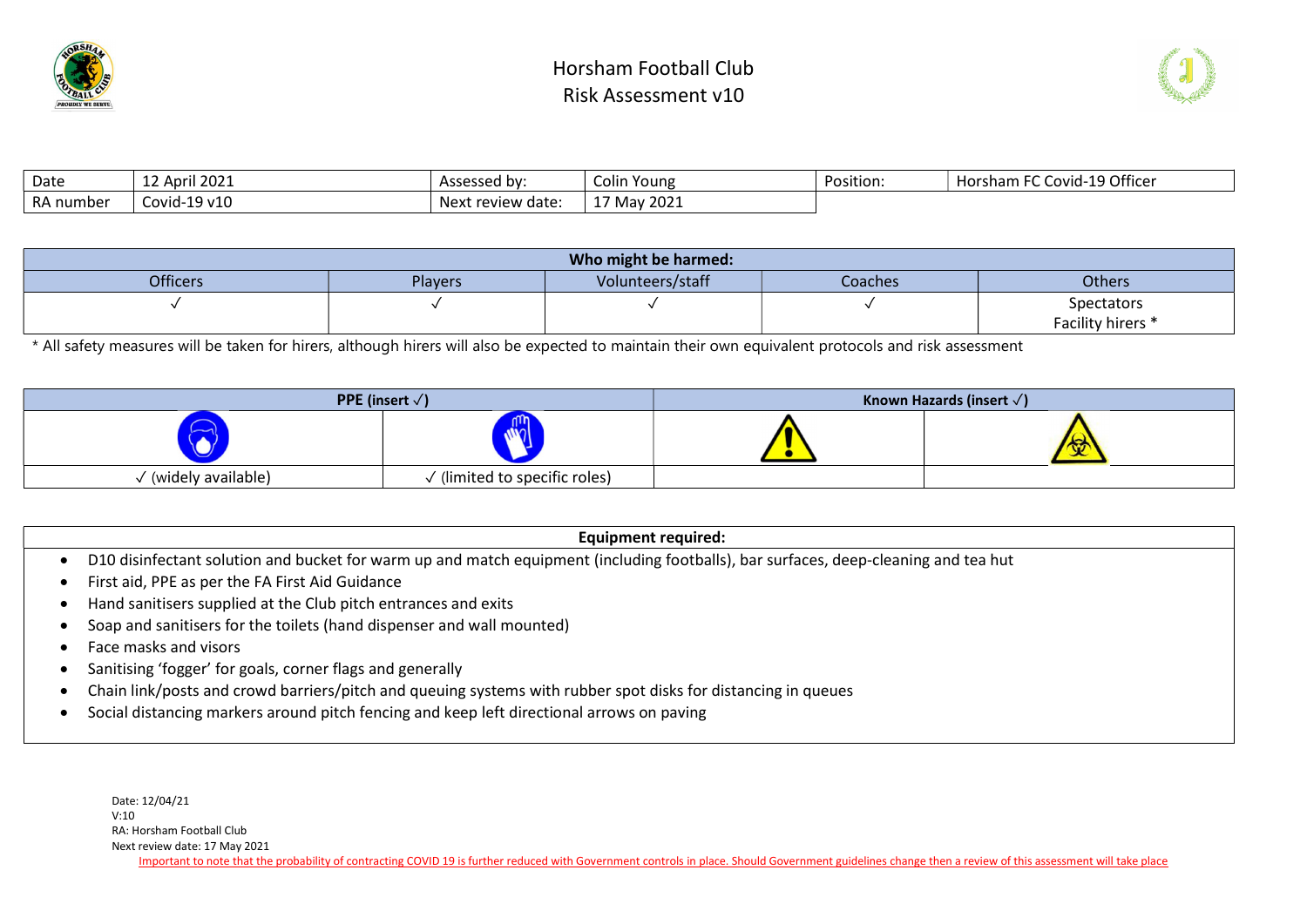



| Activity       | Task Specific Hazards(s)      |             | Probability |             |                                                                                                                                                                                                                                                                                                                                                                                                                                                                                                                                                                                                                                                                                                                                                                                                                                                                                                                                                                                                                                                                                                                                                                                                                                                                                                                                                                                                                                                                                                                                                                                                                                                                                                                                                                                                                                                                                                                       |             | Rating   |        |
|----------------|-------------------------------|-------------|-------------|-------------|-----------------------------------------------------------------------------------------------------------------------------------------------------------------------------------------------------------------------------------------------------------------------------------------------------------------------------------------------------------------------------------------------------------------------------------------------------------------------------------------------------------------------------------------------------------------------------------------------------------------------------------------------------------------------------------------------------------------------------------------------------------------------------------------------------------------------------------------------------------------------------------------------------------------------------------------------------------------------------------------------------------------------------------------------------------------------------------------------------------------------------------------------------------------------------------------------------------------------------------------------------------------------------------------------------------------------------------------------------------------------------------------------------------------------------------------------------------------------------------------------------------------------------------------------------------------------------------------------------------------------------------------------------------------------------------------------------------------------------------------------------------------------------------------------------------------------------------------------------------------------------------------------------------------------|-------------|----------|--------|
|                |                               | Probability | Severity    | Rating      |                                                                                                                                                                                                                                                                                                                                                                                                                                                                                                                                                                                                                                                                                                                                                                                                                                                                                                                                                                                                                                                                                                                                                                                                                                                                                                                                                                                                                                                                                                                                                                                                                                                                                                                                                                                                                                                                                                                       | Probability | Severity | Rating |
| Access control | Infection risk of<br>Covid-19 | Likely      | Moderate    | <b>High</b> | Manned access control will be managed by stewards controlling<br>access via the turnstiles.<br>Distance markers on the approach to turnstiles<br>$\bullet$<br>NHS Test & Trace requirements will be met by advance data collection<br>for season-ticket holders and pre-purchased tickets. Anyone else will<br>be require to provide their contact details using (a) the NHS Test &<br>Trace app, or (b) a paper record. Anyone refusing to provide this data<br>will be refused entry.<br>Player and official access will also be controlled by stewards checking<br>and/or recording names against a visitor-provided list etc. (as<br>appropriate in the absence of attestation sheets for visiting teams)<br>A one-way system will operate around the ground as far as reasonably<br>practicable with social distancing markers in place.<br>PPE will be provided if medical assistance is required and social<br>distancing is not possible.<br>Matchday stewards will monitor one-in-one-out usage of turnstiles.<br>Floor markings, signage and stewards will be in place to promote<br>social distancing while queueing. Covid-19 Officer will adopt a<br>peripatetic role on matchdays.<br>Hand sanitiser will be provided before entering the ground, while<br>$\bullet$<br>inside the ground and on exiting the ground.<br>Signage inside the stadium will provide guidance and reminders of<br>social distancing measures.<br>Regular matchday PA announcements will promote rules and good<br>practice at five-minute intervals before the game and at half time and<br>also during appropriate breaks in play.<br>Trained, competent and fully briefed operatives will be in place.<br>An FAQ list for staff and volunteers will be maintained.<br>Any person refusing to follow Horsham FC's safety rules or the<br>reasonable instructions of stewards, officials or staff will be asked to<br>leave. | Possible    | Moderate | High   |
| Activity       | Task Specific Hazards(s)      |             | Probability |             |                                                                                                                                                                                                                                                                                                                                                                                                                                                                                                                                                                                                                                                                                                                                                                                                                                                                                                                                                                                                                                                                                                                                                                                                                                                                                                                                                                                                                                                                                                                                                                                                                                                                                                                                                                                                                                                                                                                       |             | Rating   |        |
|                |                               | Probability | Severity    | Rating      |                                                                                                                                                                                                                                                                                                                                                                                                                                                                                                                                                                                                                                                                                                                                                                                                                                                                                                                                                                                                                                                                                                                                                                                                                                                                                                                                                                                                                                                                                                                                                                                                                                                                                                                                                                                                                                                                                                                       | Probability | Severity | Rating |

Date: 12/04/21

V:10

RA: Horsham Football Club

Next review date: 17 May 2021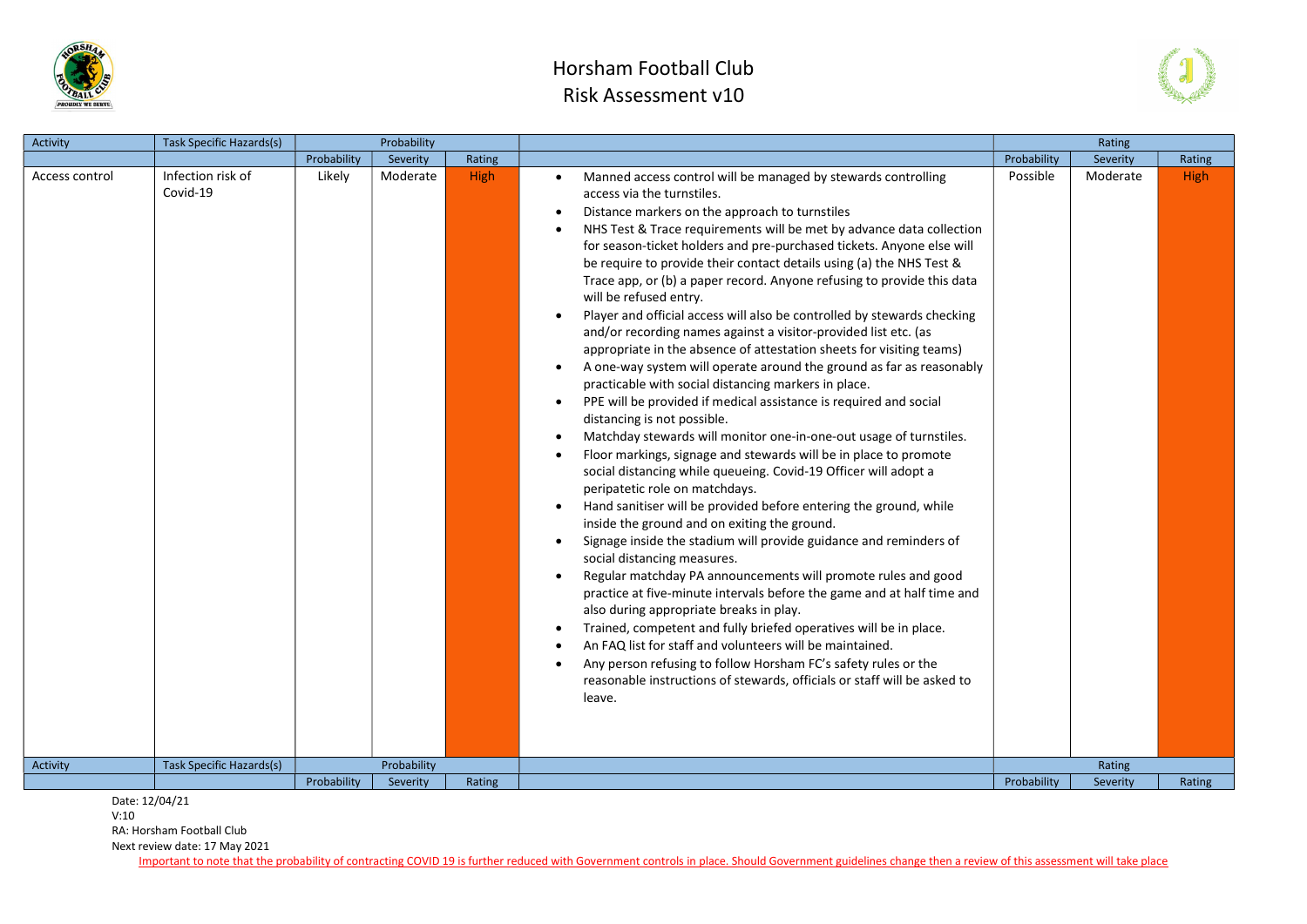



| H&S arrangements<br>and First Aid | Infection risk of<br>Covid-19   | Likely      | Moderate    | <b>High</b> | Medical and PPE provision is available at the ground<br>First aiders are advised to wash their hands after providing treatment<br>and record the name, date and treatment provided for the NHS track<br>and trace process.<br>A suitable sanitisation process is in place for stadium touch points.<br>Signage regarding handwashing and social distancing is displayed.<br>Handwash and sanitiser are available.<br>A quarantine room (the First Aid Room) has been allocated which has<br>direct access to the outdoors and first aid including sanitising<br>equipment.<br>Emergency evacuation procedures have been reviewed alongside the<br>fire risk assessment.<br>Supporters will be required to wear facemasks in accordance with any<br>government guidelines in place at the time.                                                                                                                                                                                                                                                                                                                             | Possible    | Moderate | <b>High</b> |
|-----------------------------------|---------------------------------|-------------|-------------|-------------|----------------------------------------------------------------------------------------------------------------------------------------------------------------------------------------------------------------------------------------------------------------------------------------------------------------------------------------------------------------------------------------------------------------------------------------------------------------------------------------------------------------------------------------------------------------------------------------------------------------------------------------------------------------------------------------------------------------------------------------------------------------------------------------------------------------------------------------------------------------------------------------------------------------------------------------------------------------------------------------------------------------------------------------------------------------------------------------------------------------------------|-------------|----------|-------------|
| Activity                          | <b>Task Specific Hazards(s)</b> |             | Probability |             |                                                                                                                                                                                                                                                                                                                                                                                                                                                                                                                                                                                                                                                                                                                                                                                                                                                                                                                                                                                                                                                                                                                            |             | Rating   |             |
|                                   |                                 | Probability | Severity    | Rating      |                                                                                                                                                                                                                                                                                                                                                                                                                                                                                                                                                                                                                                                                                                                                                                                                                                                                                                                                                                                                                                                                                                                            | Probability | Severity | Rating      |
| Break times/<br>half time         | Infection risk of<br>Covid-19   | Likely      | Moderate    | High        | Changing rooms will be available up to one hour before each match<br>for players, management and officials. Maximum of 6 players using<br>the changing rooms at any one time<br>Players will be reminded to make social distancing a priority during<br>any breaks.<br>Players will be asked to bring their own named hand sanitiser, face<br>masks and sun cream for their training or match session which are to<br>be used before, during and after any break.<br>Players will be provided with identifiable water bottles which will be<br>subject to high temperature dishwasher cleaning after use.<br>Volunteers/staff will be reminded of social distancing.<br>The players pitch entrance area will be managed by stewards to<br>ensure players/officials and supporters do not mingle.<br>Players and coaching staff to restrict numbers in the changing rooms<br>to the minimum levels to maintain social distancing where possible, to<br>wear face masks where this is not possible, and to spend as little time<br>as possible in the changing rooms (Please see "Changing<br>rooms/showers" section below). | Possible    | Moderate | <b>High</b> |
| Activity                          | <b>Task Specific Hazards(s)</b> |             | Probability |             |                                                                                                                                                                                                                                                                                                                                                                                                                                                                                                                                                                                                                                                                                                                                                                                                                                                                                                                                                                                                                                                                                                                            |             | Rating   |             |

V:10

RA: Horsham Football Club

Next review date: 17 May 2021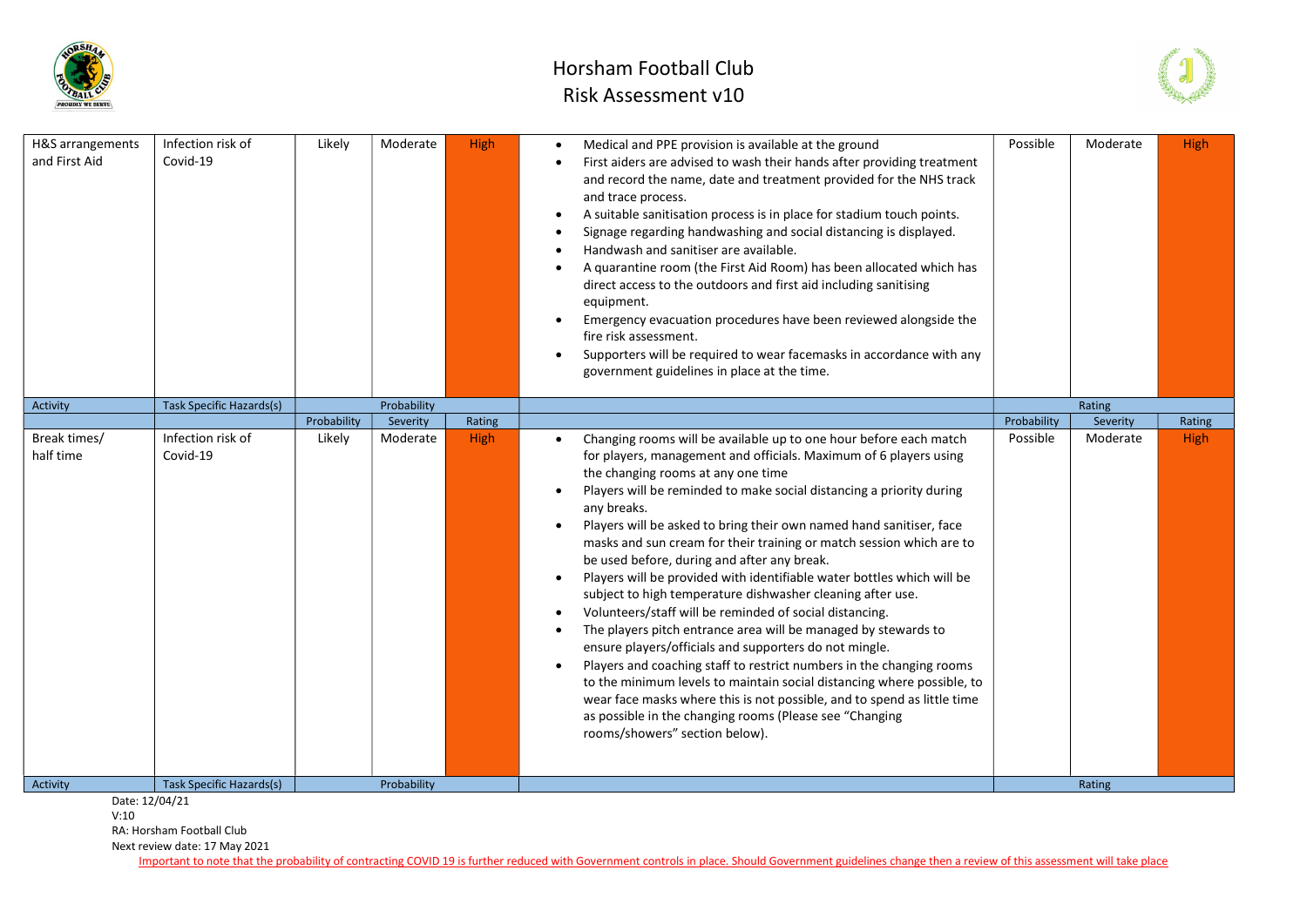



|                                        |                               | Probability | Severity    | Rating   |                                                                                                                                                                                                                                                                                                                                                                                                                                                                                                                                                                                                                                                                                                                                    | Probability | Severity | Rating      |
|----------------------------------------|-------------------------------|-------------|-------------|----------|------------------------------------------------------------------------------------------------------------------------------------------------------------------------------------------------------------------------------------------------------------------------------------------------------------------------------------------------------------------------------------------------------------------------------------------------------------------------------------------------------------------------------------------------------------------------------------------------------------------------------------------------------------------------------------------------------------------------------------|-------------|----------|-------------|
| Toilets                                | Infection risk of<br>Covid-19 | Likely      | Moderate    | High     | Toilets will be open for 30 minutes before and 30 minutes after<br>$\bullet$<br>training and matches<br>All surfaces will be cleaned top-to-bottom on a regular basis with<br>sanitising cleaner in accordance with an approved schedule.<br>Toilets will have a one-way system and a maximum of two users at a<br>time in each facility.<br>Floor markings and signage will be in place to promote social<br>distancing while queueing.<br>During pitch opening times, the toilets will be checked hourly for<br>sanitising consumables as required.<br>Availability of toilets will be restricted to the minimum required to<br>meet the needs of those attending.<br>Key touch-points will be cleaned regularly with D10 spray. | Possible    | Moderate | High        |
| Activity                               | Task Specific Hazards(s)      |             | Probability |          |                                                                                                                                                                                                                                                                                                                                                                                                                                                                                                                                                                                                                                                                                                                                    |             | Rating   |             |
|                                        |                               | Probability | Severity    | Rating   |                                                                                                                                                                                                                                                                                                                                                                                                                                                                                                                                                                                                                                                                                                                                    | Probability | Severity | Rating      |
| Spectator stands<br>and terracing      | Infection risk of<br>Covid-19 | Unlikely    | Moderate    | Moderate | Social distancing will be maintained in all areas, including seated<br>stands, terraces and other areas in the stadium in accordance with<br>government guidelines in place at that time.<br>Regular matchday PA announcements will promote rules and good<br>practice at five-minute intervals before the game and at half time and<br>also during appropriate breaks in play.<br>Seating availability will be managed to promote social distancing.<br>Standing stands to be sectioned-off to promote social distancing.<br>All stands will be monitored by stewards during matches.<br>Covid-19 signage will be placed at strategic points around the stadium.                                                                  | Possible    | Moderate | <b>High</b> |
| Activity                               | Task Specific Hazards(s)      |             | Probability |          |                                                                                                                                                                                                                                                                                                                                                                                                                                                                                                                                                                                                                                                                                                                                    |             | Rating   |             |
|                                        |                               | Probability | Severity    | Rating   |                                                                                                                                                                                                                                                                                                                                                                                                                                                                                                                                                                                                                                                                                                                                    | Probability | Severity | Rating      |
| Competitive match<br>play and training | Infection risk of<br>Covid-19 | Possible    | Moderate    | High     | Horsham FC is affiliated with the County Football Association.<br>Safety briefings prior to competitive activities will be provided,<br>reminding participants of the FA 'Code of Behaviour' and the<br>requirement for social distancing during breaks in play.<br>Pre-match handshakes will not happen. Instead players will be asked<br>to hand-sanitise before kick-off.                                                                                                                                                                                                                                                                                                                                                       | Possible    | Moderate | <b>High</b> |

Date: 12/04/21

V:10

RA: Horsham Football Club

Next review date: 17 May 2021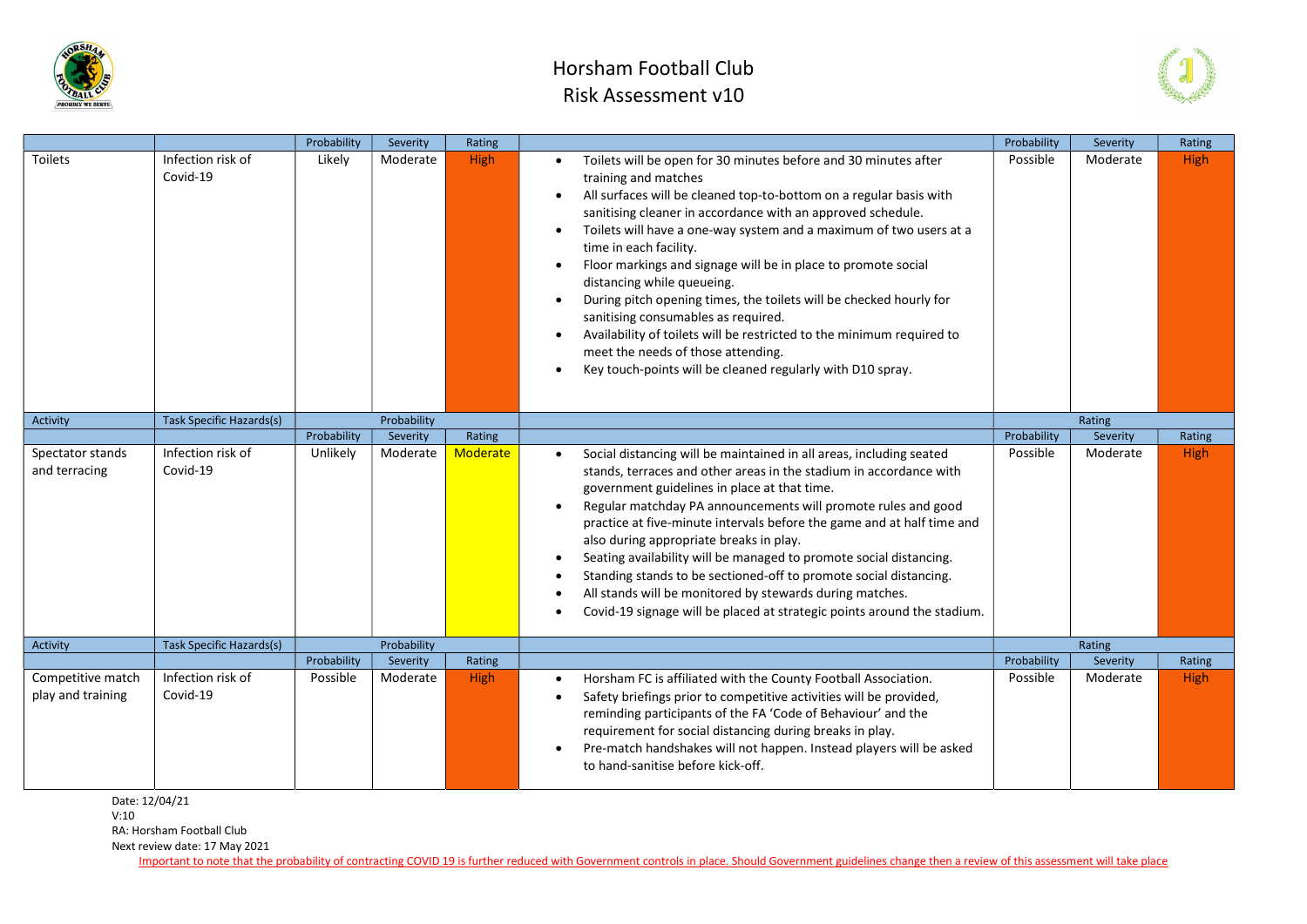



|  | Team talk huddles will not take place. Team talks can take place, as<br>long as social distancing is observed and held outdoors where<br>possible.<br>Warm-ups/cool-downs must always observe social distancing.<br>$\bullet$<br>Coaches, other team staff and substitutes are allowed, but must also<br>always observe social distancing on the touchline and dug-outs. Social<br>distancing must also be observed during interactions when a<br>substitution is being made. Additional seating will be provided to<br>allow for social distancing.<br>Match preparation meetings by officials should be held (method to be<br>$\bullet$<br>agreed with the senior official)<br>Set plays - free kicks: Referees and coaches should encourage players<br>$\bullet$<br>to get on with the game and not unnecessarily prolong set play set-up,<br>such as defensive walls.<br>Set plays - corners should also be taken promptly to limit prolonged<br>$\bullet$<br>close marking and goal posts will be wiped down before matches,<br>after matches and at half time.<br>Goal celebrations are to be avoided.<br>Interactions with referees and assistant referees should only happen<br>with players observing social distancing.<br>Footballs should not be handled unless for throw-ins, and if the ball<br>$\bullet$<br>goes outside of the pitch confines then it should be sanitised before<br>re-entering play and an alternative sanitised ball used to help the<br>game flow. Use of feet instead of hands where possible.<br>Goalkeepers to disinfect their gloves regularly.<br>$\bullet$<br>Technical area will have additional seating provided to allow for social<br>distancing to take place.<br>The Club physiotherapist (or other nominated official) attending an<br>$\bullet$<br>injured player will wear suitable PPE, dealing with any issue with the<br>minimum contact possible.<br>Social distancing to be maintained by anyone entering or exiting the<br>$\bullet$<br>field of play. |
|--|----------------------------------------------------------------------------------------------------------------------------------------------------------------------------------------------------------------------------------------------------------------------------------------------------------------------------------------------------------------------------------------------------------------------------------------------------------------------------------------------------------------------------------------------------------------------------------------------------------------------------------------------------------------------------------------------------------------------------------------------------------------------------------------------------------------------------------------------------------------------------------------------------------------------------------------------------------------------------------------------------------------------------------------------------------------------------------------------------------------------------------------------------------------------------------------------------------------------------------------------------------------------------------------------------------------------------------------------------------------------------------------------------------------------------------------------------------------------------------------------------------------------------------------------------------------------------------------------------------------------------------------------------------------------------------------------------------------------------------------------------------------------------------------------------------------------------------------------------------------------------------------------------------------------------------------------------------------------------------------------------------------|
|  |                                                                                                                                                                                                                                                                                                                                                                                                                                                                                                                                                                                                                                                                                                                                                                                                                                                                                                                                                                                                                                                                                                                                                                                                                                                                                                                                                                                                                                                                                                                                                                                                                                                                                                                                                                                                                                                                                                                                                                                                                |

Date: 12/04/21 V:10 RA: Horsham Football Club Next review date: 17 May 2021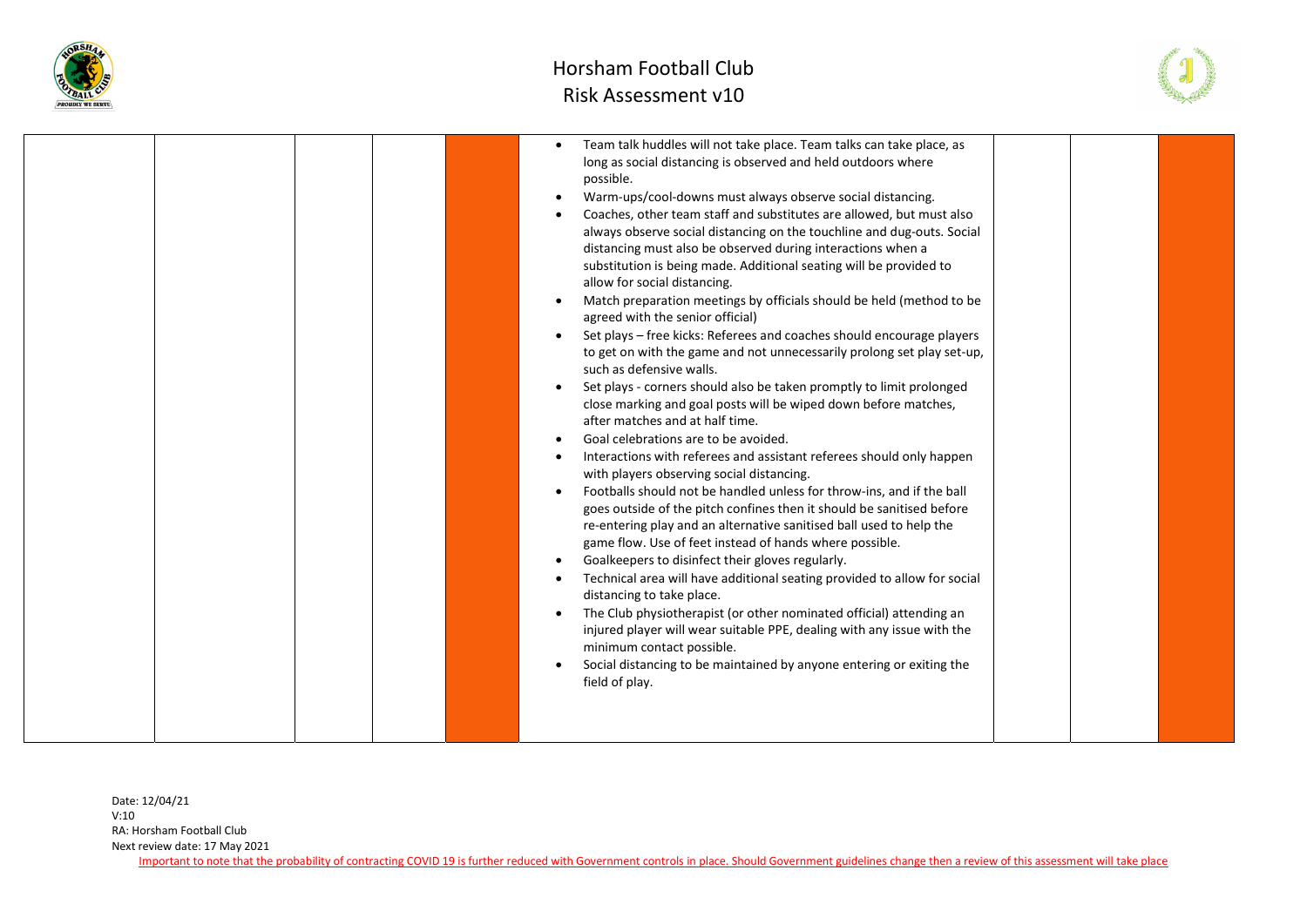



| Activity                                                                           | Task Specific Hazards(s)      |                    | Probability          |                           | Severity               |                                                                                                                                                                                                                                                                                                                                                                                                                                                                                                                                                                                                                                                                                                                                                                                         |                    | Rating               |                    |
|------------------------------------------------------------------------------------|-------------------------------|--------------------|----------------------|---------------------------|------------------------|-----------------------------------------------------------------------------------------------------------------------------------------------------------------------------------------------------------------------------------------------------------------------------------------------------------------------------------------------------------------------------------------------------------------------------------------------------------------------------------------------------------------------------------------------------------------------------------------------------------------------------------------------------------------------------------------------------------------------------------------------------------------------------------------|--------------------|----------------------|--------------------|
|                                                                                    |                               | Probability        | Severity             | Rating                    |                        |                                                                                                                                                                                                                                                                                                                                                                                                                                                                                                                                                                                                                                                                                                                                                                                         | Probability        | Severity             | Rating             |
| Changing rooms/<br>Showers                                                         | Infection risk of<br>Covid-19 | Possible           | Moderate             | <b>High</b>               |                        | Changing Rooms are available for players, management and officials<br>All players/coaches/match officials are requested to shower at home<br>after matches.<br>All surfaces will be cleaned top-to-bottom on a regular basis with<br>sanitising cleaner in accordance with an approved schedule.<br>Changing room windows will be kept open to allow for ventilation.<br>Maximum of 6 people allowed in any main changing room at ony one<br>time. Maximum of 2 people allowed in officials changing room at any<br>one time                                                                                                                                                                                                                                                            | Unlikely           | Moderate             | <b>Moderate</b>    |
| Activity                                                                           | Task Specific Hazards(s)      |                    | Probability          |                           | Severity               |                                                                                                                                                                                                                                                                                                                                                                                                                                                                                                                                                                                                                                                                                                                                                                                         |                    | Rating               |                    |
| Travelling, car<br>parking and<br>external areas<br>outside the football<br>ground | Infection risk of<br>Covid-19 | Probability<br>Low | Severity<br>Moderate | Rating<br><b>Moderate</b> | $\bullet$<br>$\bullet$ | All participants will be reminded of the need to comply with the latest<br>government legislation for travelling to and from matches.<br>Users of the Park & Ride car park and the stadium parking area will be<br>reminded to maintain social distancing and follow government<br>guidelines.<br>The Club will not authorise the sharing of vehicles unless by family<br>members, but will advise participants of the importance of vehicle<br>hygiene, personal hygiene, ventilation and face masks should a<br>situation arise where it may occur.                                                                                                                                                                                                                                   | Probability<br>Low | Severity<br>Moderate | Rating<br>Moderate |
| Activity                                                                           | Task Specific Hazards(s)      |                    | Probability          |                           | Severity               |                                                                                                                                                                                                                                                                                                                                                                                                                                                                                                                                                                                                                                                                                                                                                                                         |                    | Rating               |                    |
|                                                                                    |                               | Probability        | Severity             | Rating                    |                        |                                                                                                                                                                                                                                                                                                                                                                                                                                                                                                                                                                                                                                                                                                                                                                                         | Probability        | Severity             | Rating             |
| Clubhouse and<br>storerooms                                                        | Infection risk of<br>Covid-19 | Likely             | Moderate             | High                      | $\bullet$              | Clubhouse and storerooms remain closed for access by all, with a<br>separate risk assessment for clubhouse opening.<br>All surfaces will be cleaned top-to-bottom on a regular basis with<br>sanitising cleaner in accordance with an approved schedule.<br>Whenever the clubhouse or other serving areas are open, all staff,<br>volunteers, officials, players, supporters etc. must wear facemasks at<br>all times unless seated.<br>Where anyone is seated in the clubhouse, table service only will be in<br>operation.<br>Where maintenance work is being carried out, social distancing<br>measures will be put in place, and where this may not be possible,<br>face masks will be provided.<br>A maximum of three people will be allowed in the club office at any<br>one time | Likely             | Moderate             | High               |

Date: 12/04/21

V:10

RA: Horsham Football Club

Next review date: 17 May 2021